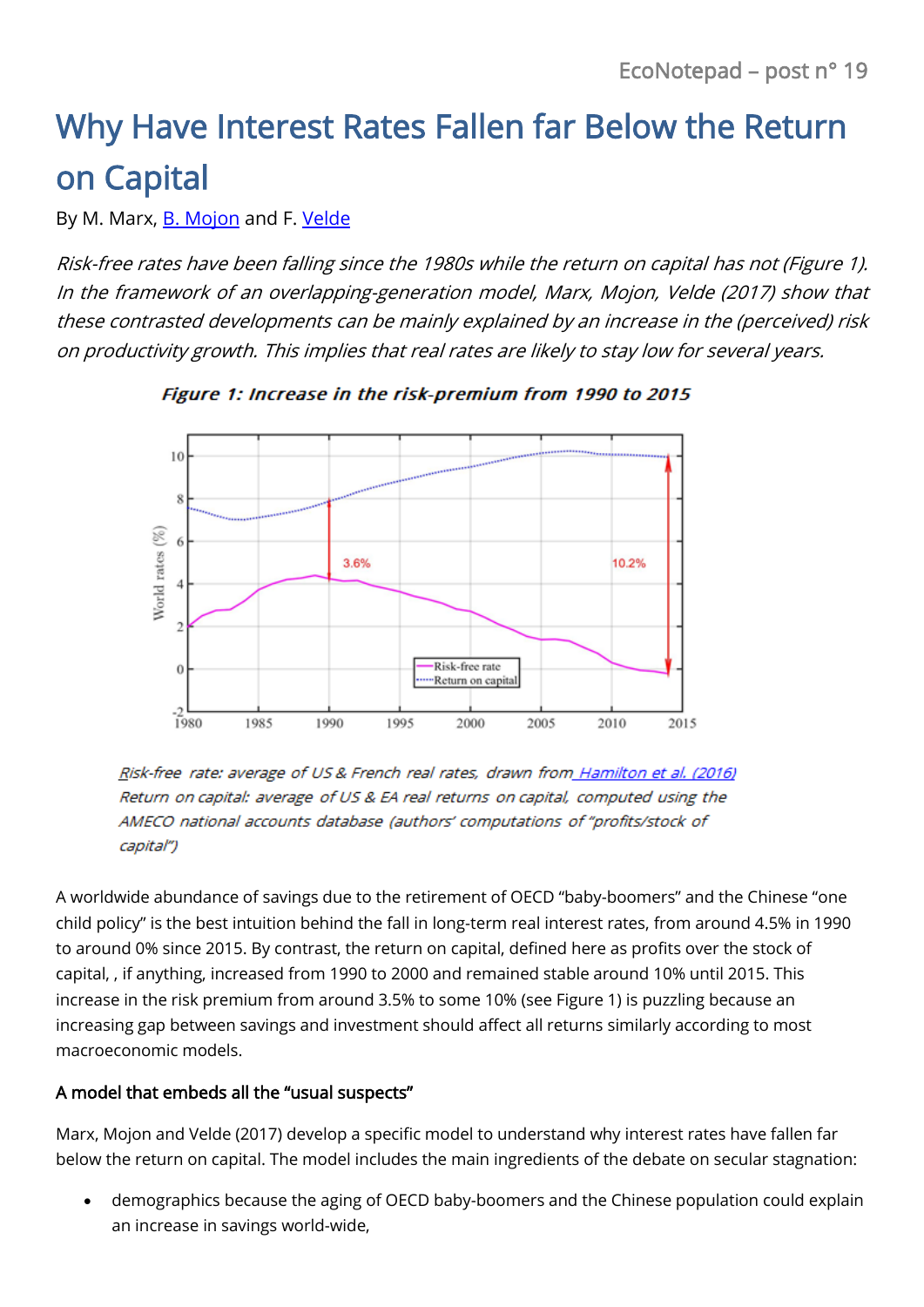- trend productivity because it determines wealth and savings over the long run,
- time-varying credit constraints in order to account for the post crisis deleveraging hypothesis,
- two assets, capital whose return is uncertain and debt whose return is "safe", or at least much less uncertain than the one on capital.

One factor that can explain the growing risk premium reported in Figure 1 is a change in the perception of risk, which in the model, takes the form of uncertainty on the growth rate of productivity. We show that even a moderate increase in the standard deviation of the year-on-year growth rate of productivity, from 0.08% to 0.1%, can explain the fact that the difference between the return on capital and the real interest rate has increased from 3.6% to 10.2%. In other words, for an average long term growth rate of productivity of 2% (see the upper left hand panel of Figure 2), a growth rate somewhere between 1.8% and 2.2% leads investors to hold a much larger proportion of "safe asset/debt" in their portfolio than if this growth rate fluctuates between 1.84% and 2.16%. In the former case, the uncertainty on how fast the economy will grow in the foreseeable future is larger, and the demand for safer assets is pushing down interest rates by several percent.

Interestingly, once the effect of rising uncertainty on growth is taken into account, the equilibrium interest rate falls even without any deleveraging. Indeed, according to our model, explaining a 3 % fall in real interest rates only by deleveraging would require that debt be halved since 1990. This is in sharp contrast with the data. Indebtedness over GDP actually increased (see Figure 2, bottom left hand panel). In addition, such deleveraging would explain only a 1% increase in the risk premium, a small contribution to the 6.5% increase that we see in the data (see Figure 1). These results invalidate a widely held view, for instance by Paul Krugman, that the deleveraging mainly explains the fall in the real rate.

Turning to the other "usual suspects", aging (i.e. the decline in the rate of growth of the working age population from 2% in the 1990s to 0.7% today: black line in Figure 2 upper right hand panel) accounts for a decline of 1.2% in the world real interest rate. World productivity (Figure 2 upper left hand panel) remains rather stable and hence cannot contribute to explaining a fall in real interest rates.

Our results are derived from a model embedding overlapping generations and somewhat richer preferences than in textbook macroeconomic models. We use the so-called "Epstein-Zin preferences" where life-cycle behaviour and attitudes toward risk can be independent of one another. In particular, households will consume less and save more if either demographics or productivity reduces the growth rate of the economy; when credit constraints are more binding, i.e. when agents must reduce their indebtedness, interest rates will fall; lastly, if households are more uncertain about the growth rate of productivity, they will not only save more but hold a smaller proportion of their savings in the form of capital, such as physical investment, in favour of deposits or bonds.

As shown above, the model allows us to quantify the contribution of each factor to the 4.5 % fall in the ten year average real interest rates since 1990. In this post, we focused on a simulation of a world economy that aggregates China, the euro area, Japan and the United States using GDP weights. As shown in Marx, Mojon and Velde (2017) the main patterns are quite similar if we focus instead on the euro area or the United States.